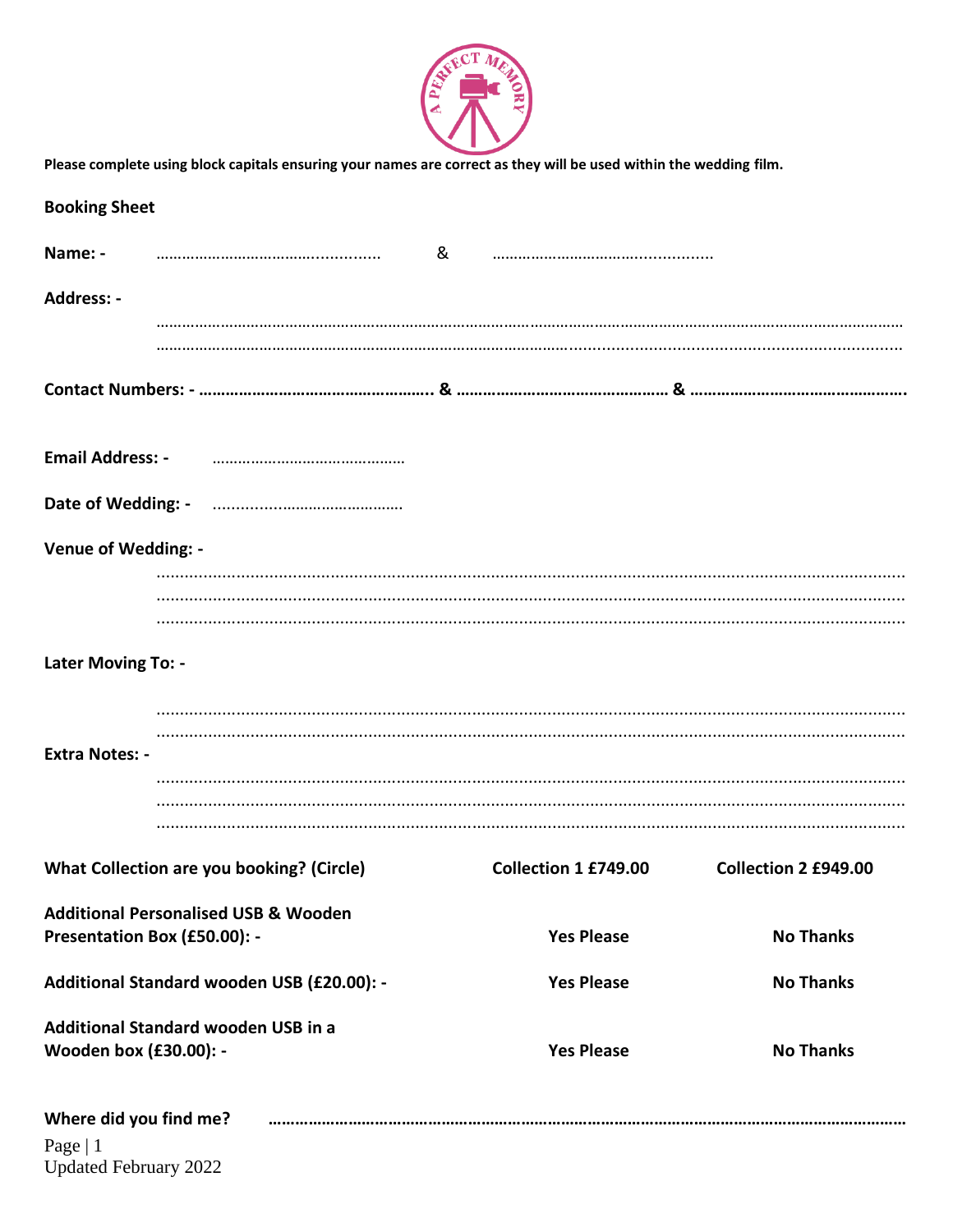

# **Terms & Conditions**

**These terms and conditions form part of the booking procedure and need to be signed by the bride or groom, respective family member, or wedding organiser, and returned together with the booking form within one week of receipt please.**

- To confirm the booking a non-refundable/non-transferable fee of £150 is required along with a completed booking form. This £150 fee will be deducted from the overall cost of the service provided.
- The remaining balance must be paid 4 weeks before the date of your wedding. An additional cost may be incurred if payment is not received by the due date.
- Your music selection for your wedding Film is required at least 3 weeks before the date of the wedding this can be sent with the final payment.
- Cancellations are to be notified by eight weeks before the wedding and acknowledgement confirmed by A Perfect Memory. After this period, the full outstanding balance will be required.
- On the day of your wedding one meal will be requested during the wedding breakfast.
- A Perfect Memory cannot be held responsible for circumstances beyond our control ie. foreclosure of church or civil ceremony and reception venue, weather/natural disasters and therefore full payment will still be due.
- In the event of technical failure on the day, every effort will be made to rectify the situation, failing that a refund will be given.
- Any photographs taken on your wedding day will not be sold to you. They are used for the benefit of the wedding film only.
- Goods will be supplied within 8 weeks of the event(s).
- Delivery of your wedding USB's will be made by signed post.

**I confirm that I have read and accept the above terms and conditions.**

|--|--|

**Print Name: ………………………………….…………. Date of Wedding: ………………………………...**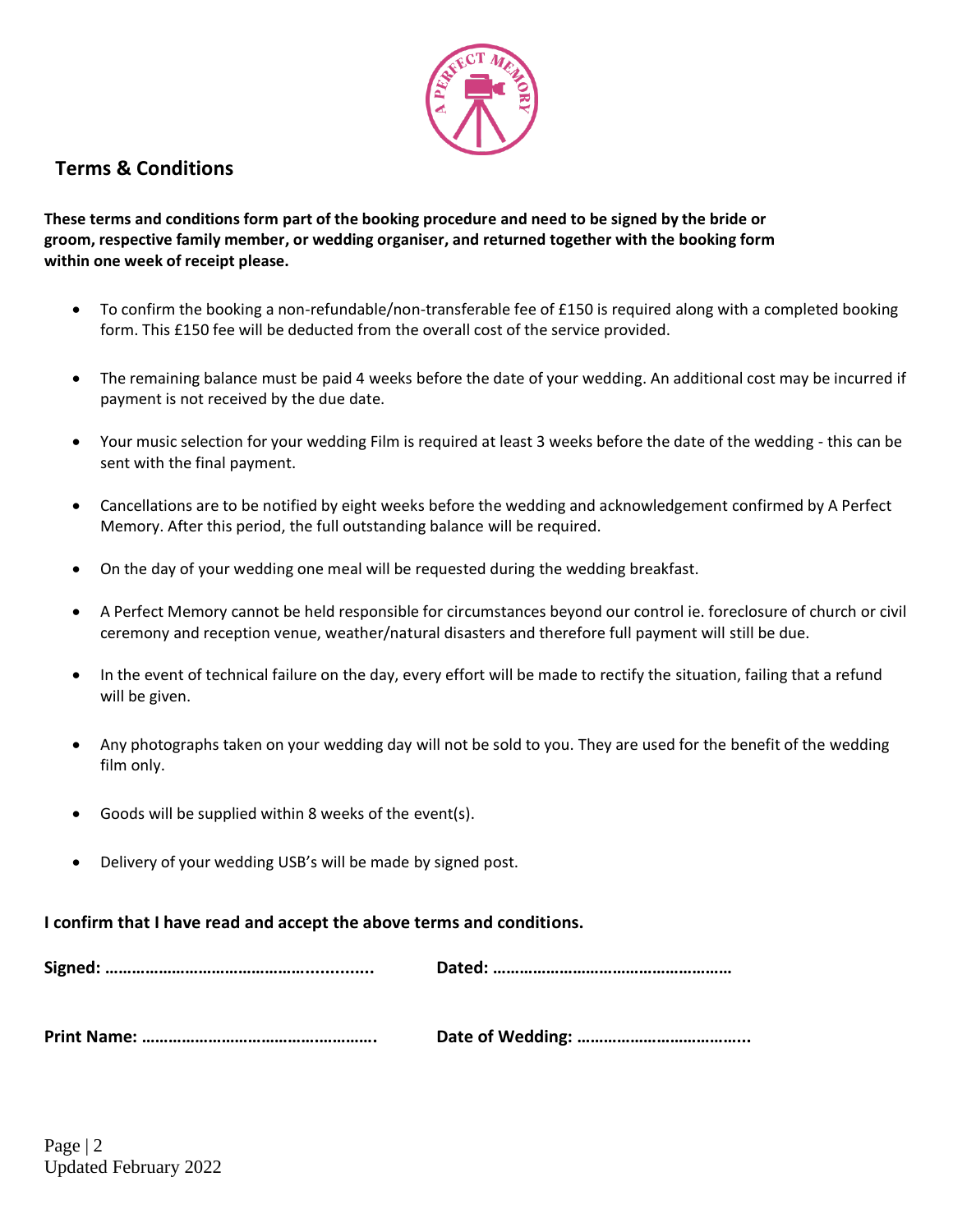

# **DATA PRIVACY & PROTECTION STATEMENT**

### **Who we are**

At A Perfect Memory, we are committed to maintaining the trust and confidence of our visitors to our web site. In particular, we want you to know that we are not in the business of selling, renting or trading email lists with other companies and businesses for marketing purposes. We just don't do that sort of thing. But just in case you don't believe us, in this Privacy Policy, we've provided lots of detailed information on when and why we collect your personal information, how we use it, the limited conditions under which we may disclose it to others and how we keep it secure.

### **Types of data we collect**

For the purposes of providing the service as outlined within this event booking we will collect the following details: **Full Name/s, address/s, telephone number/s, email address/es, name of key people involved in the event.**

This information is held on our booking system and email system, we may also store this data on Google Calendars

## **Mailing Lists**

We do not produce any newsletters or send emails to any mailing lists, however we may send an email from time to time requesting a testimonial, a review or a vote in an industry award.

### **Third Parties**

We will not share your personal information with third parties. We do store your data on a number of cloud-based platforms as part of our standard service processes, once you are a customer we will store booking details using a diary, a hard drive and the original booking forms being stored in our office. If you use our card reader facility this is provided by SumUp (https://sumup.co.uk/privacy/).

### **Access to your personal information**

You are entitled to view, amend, or delete the personal information that we hold. Email your request to our data protection officer Ben Pope at [benpope@aperfectmemory.co.uk.](mailto:benpope@aperfectmemory.co.uk)

Please sign and date below to indicate your acceptance of this terms and our data policy, please also tick the box below to provide us with explicit consent to use your data as detailed above.

| Name:      |       |  |
|------------|-------|--|
| Signature: | Date: |  |

I consent to A Perfect Memory storing my personal data as detailed in their data privacy statement.

Page  $|3$ Updated February 2022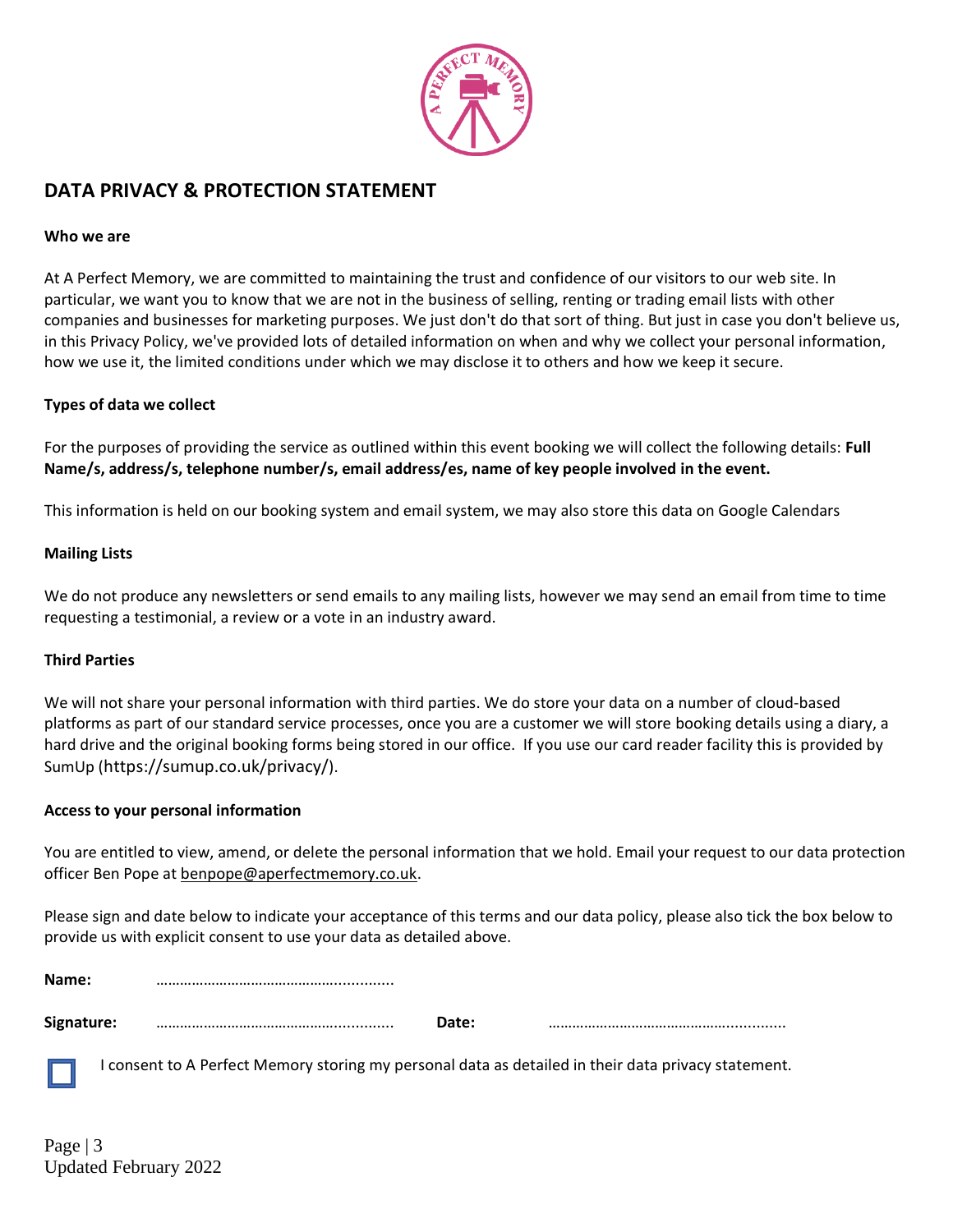

# **Song Choices: - Keep this sheet I will not request it until 4 weeks before your wedding**

There will be parts on your wedding film that will require songs selected by yourselves that will be edited with the footage captured on your wedding day. If you are able to send me the music via email / wetransfer / Dropbox our account to share the folder with is benpope@aperfectmemory.co.uk

The tracks I will require will be used for:

| 1) | Arrival of the Guests   |  |
|----|-------------------------|--|
| 2) | Photos in the Garden    |  |
| 3) | Build up to First Dance |  |
| 4) | First Dance             |  |
| 5) | Bonus Track             |  |
| 6) | <b>Bonus Track</b>      |  |
| 7) | Bonus Track (Party)     |  |

8) Review of the day – This will include music I have licenced to enable it to be posted online.